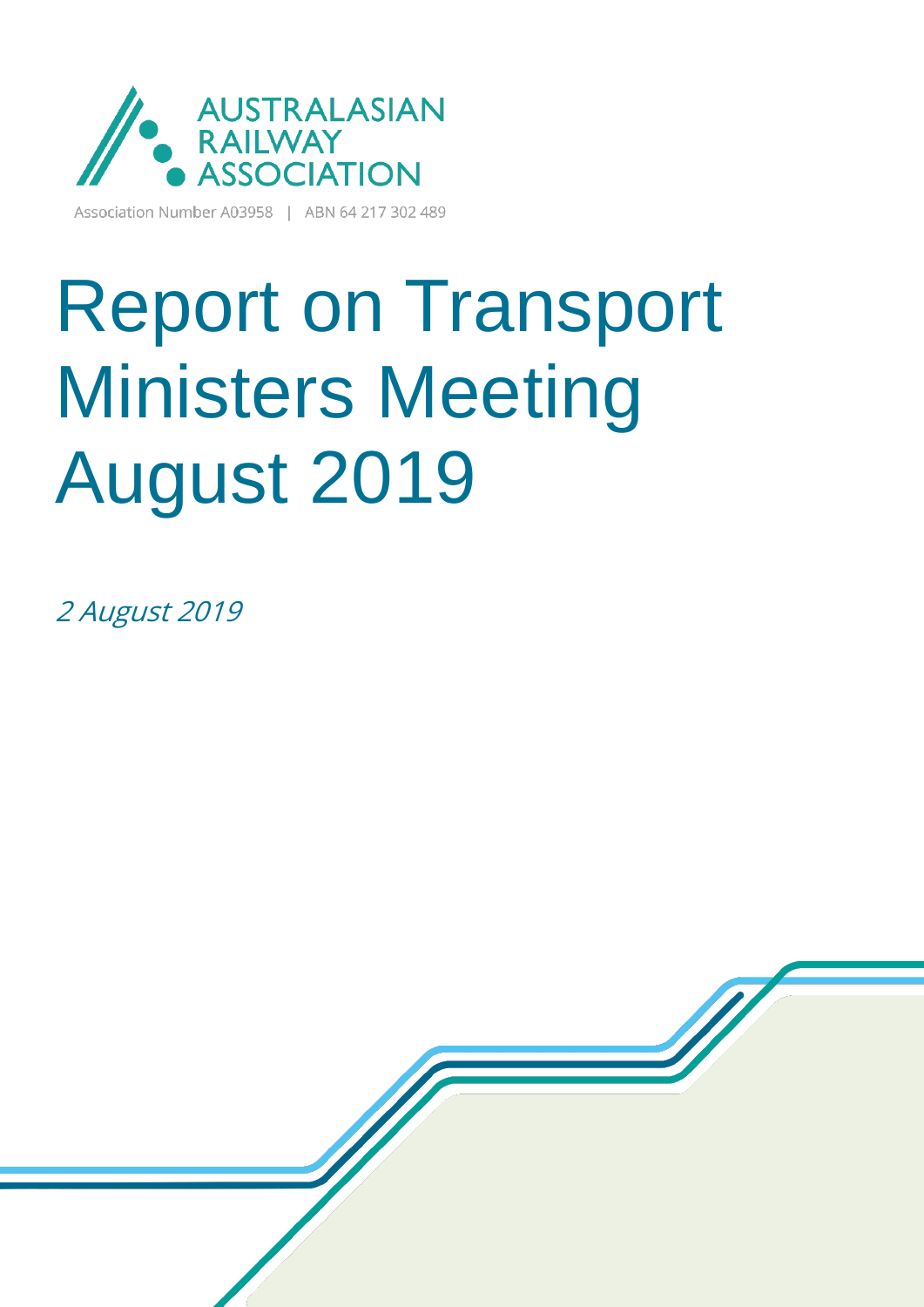

## Transport Ministers Move to Address Skills Shortages and Endorse Freight Strategy

The Australasian Railway Association (ARA) has welcomed key decisions by the nation's transport Ministers to refer the issue of rail skilled labour shortages to the National Transport Commission (NTC) and to endorse a new National Freight and Supply Chain Strategy at its meeting on 2 August 2019 in Adelaide.

Rail is undergoing a continuum of significant public investment as State, Territory and the Commonwealth Government are funding over \$150 Billion in new rail infrastructure projects over the next 15 years, with new and expanded heavy and light rail, metro and freight rail projects planned or underway in most Australian states and capital cities.

The ARA has previously warned this plethora of projects would be delayed and delivered over-budget if issues causing skilled labour shortages are not addressed in a collaborative approach between government and industry.

Industry executives from John Holland Group, CPB Contractors, Lend Lease, Sydney Metro, ARTC, Acciona Infrastructure, Sydney Trains, and Laing O'Rourke as well as the author of the ARA BIS Oxford Economics Report, *[Rail Skills Crisis-](https://ara.net.au/sites/default/files/18-11-26%20BOE%20Report%20Final.pdf) a Call to Action* gave Ministers first-hand accounts of the current challenges due to skills and resources shortages at the meeting. The CEO of Pacific National also spoke about specific regulatory and fiscal impediments hampering rail freight competiveness.

They addressed the following specific issues:

- 1. The need for a dynamic, up to date and publicly available forward pipeline of rail projects over a 10-15 year horizon, that includes skills profile for each project so that proper planning, resourcing and sequencing can be undertaken;
- 2. That rail skills training receives a fair share of government skills investment;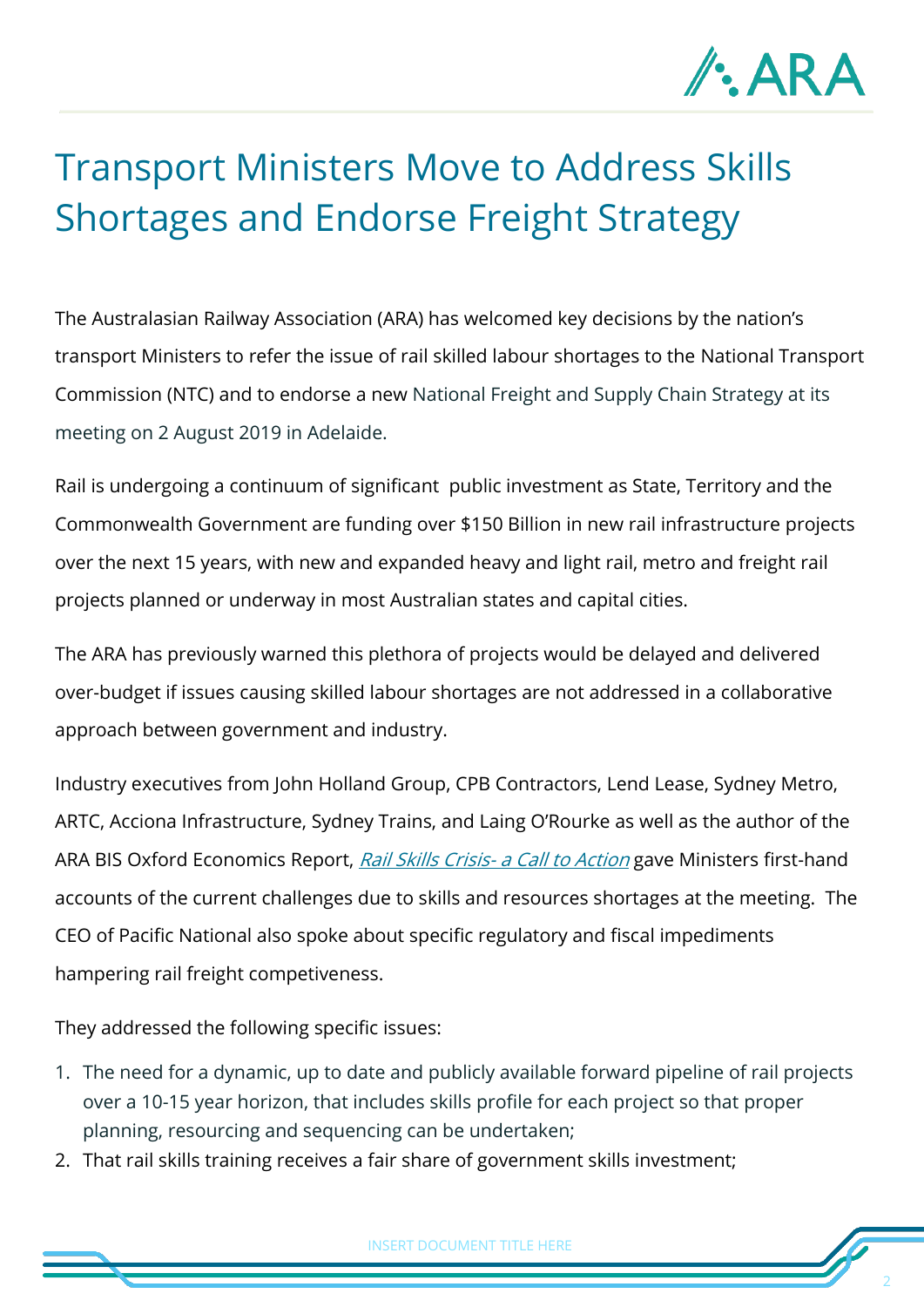

- 3. The need for quality rail training facilities to be elevated to national centres of excellence so that rail employees and companies across the country can access quality training facilities;
- 4. The need to address unnecessary accreditation and training barriers that inhibit seamless transfer of skilled labour between state rail jurisdictions;
- 5. Cost pressures built into current tendering and procurement processes mitigate against training of skilled workers. Innovative solutions are needed to facilitate industry-wide training, such as industry-level training levy to fund training, and dedicated programs to identify target groups;
- 6. The imposition of project quotas in contracts for major construction jobs is not necessarily the most effective way of addressing skill shortages. Project timeframes are often shorter than apprenticeships themselves, and target groups are often not aligned to skills shortage areas. There is a need for better and consistent approaches across the country.

These are national issues requiring a national approach, which reinforces the need for jurisdictions to work together to ensure consistency and alignment.

Governments can't leave it to the so-called training 'market' to resolve, because it's just not working.

After the industry presentation, Ministers noted the need for Commonwealth and State and Territory governments to work collaboratively to address challenges associated with skills, labour supply and harmonisation of rail industry (including rolling stock) standards.

They tasked the National Transport Commission (NTC) to develop and circulate an action plan ahead of the next Ministerial meeting, scheduled for November 2019 to focus on these priority areas and identify measure to be taken immediately, and to map out a forward work program.

The state Victoria will lead this work in partnership with the Commonwealth and will actively consult other jurisdictions.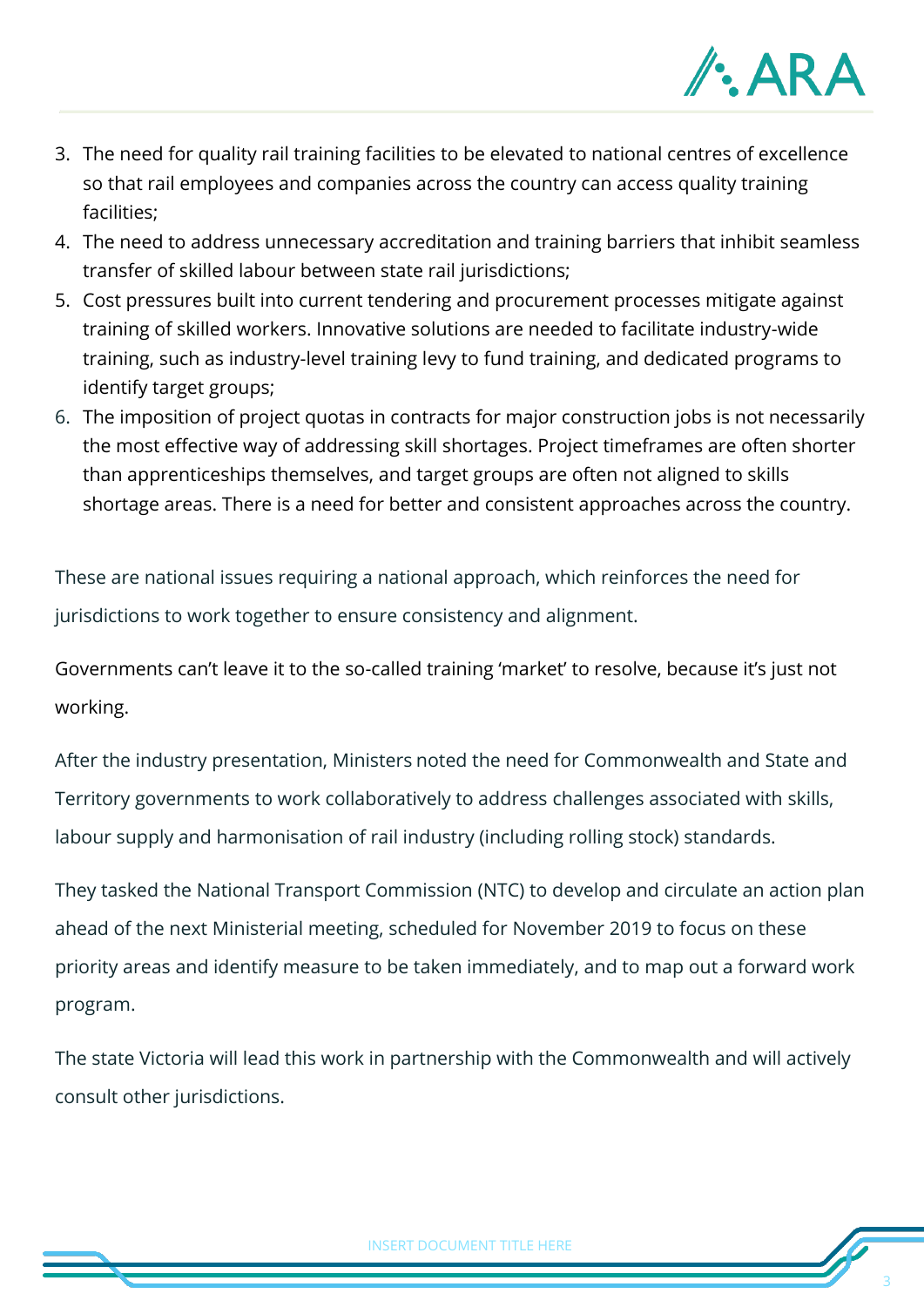

The ARA looks forward to working collaboratively with Government, through the NTC to put in place practical measures to ensure we maximise governments' investments in Australia's passenger and freight networks.

## **National Freight and Supply Chain Strategy**

At the same meeting Ministers endorsed the National Freight and Supply Chain Strategy and National Action Plan.

The [Strategy](https://www.freightaustralia.gov.au/sites/default/files/documents/strategy_2_august_2019.pdf) and [National Action Plan](https://www.vision6.com.au/ch/79646/1ktkn/2056935/Te6G3u5wLsq0Lqi8ifWOiN1UYMGP19DFELqFDbMF-1.pdf) focuses on four critical areas: smarter and targeted

infrastructure investment; enabling improved supply chain efficiency; better planning,

coordination and regulation; and better freight location and performance data.

The National Action Plan details a range of actions that will be progressed between now and

2024 to achieve a set of agreed outcomes. At a high level, these actions include:

- Increased rail standardisation and interoperability across Australia's rail networks;
- Development of National Planning Principles;
- Reviewing and updating state and territory planning policies relating to freight;
- Investigation into scheduling and operating procedures to improve rail freight access and flows;
- Inland Rail intermodal terminals planning;
- Establishment of a National urban freight planning forum;
- Finalising arrangements for the National Freight Data Hub;
- Establishment of a freight data exchange pilot to allow industry to access freight data in real time;
- More reliable rail freight movement on mixed use networks, particularly in metropolitan areas;
- Preparation of advice on options to progress Heavy Vehicle Road Reform, including advice on introducing independent price regulation and developing models to estimate costs based on future road network needs;
- Development of a Transport Sector Skills Strategy;
- Integration of community engagement as part of freight-related projects.